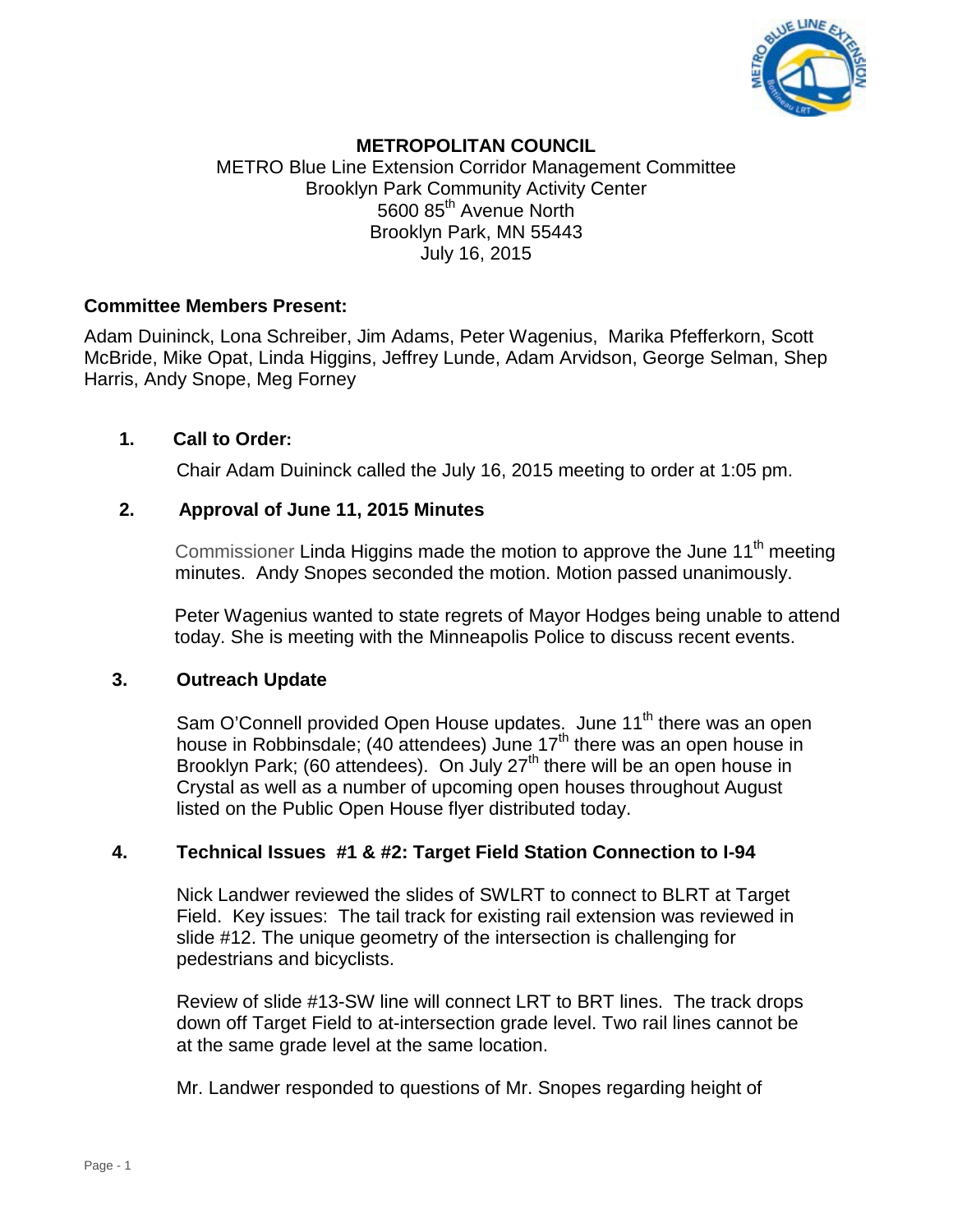tracks and clarification of at-grade levels requested by Commissioner Higgins.

Commissioner Higgins asked how often train stops traffic at this intersection, voicing concern over her constituents and their ability to get to the downtown area in a timely manner. Mr. Landwer stated that the train will stop every 10 minutes and that heavy traffic and proposed improvements are compatible with train timing. Commissioner Higgins requested the possibility of a track (overhead) on  $7<sup>th</sup>$  street.

Marika Pfefferkorn asked how long the train would allow a pedestrian to cross the street East /West. Mr. Landwer responded that 25 seconds would be allowable time to cross East/West and 40 seconds would be allowed for pedestrians crossing North/South (slide #17).

Commissioner Higgins voiced concerns over three lanes being reduced to two at this intersection and Nick clarified what was needed at this intersection.

Peter Wagenius asked about the status of the right turn lane at night (truck traffic to HERC building) Nick stated buses also use this lane. Mr. Wagenius agreed with Commissioner Higgins regarding an overhead track but agreed it is not feasible within the constraints as opposed to the earlier version. The recommendation is to bring this revised plan forward.

# **Technical Issue #2: I-94 Interchange**

Mr. Landwer stated that new intersection signal systems would be installed. Slides #20/21 were reviewed and clarified. Center running LRT on an existing bridge would need reinforcement; removal of a portion of bridge deck and existing beams would be replaced.

Scott McBride asked the age of the bridge, voicing concern over what the decision will be after MnDOT reviews existing bridge, and what it needs. Recommendation discussed (slide #24).

#### **5. 85th Station Configuration**

Alicia Vap discussed the 85<sup>th</sup> Avenue Station Platform configuration. The DEIS plan has changed from a split platform to a center platform, as reviewed on slide #26. Platform configurations were discussed with the City of Brooklyn Park. Alicia stated that all existing bus stops on 85th will remain. Passenger drop-off options are being discussed.

Mayor Jeff Lunde stated that North Hennepin Community College plans to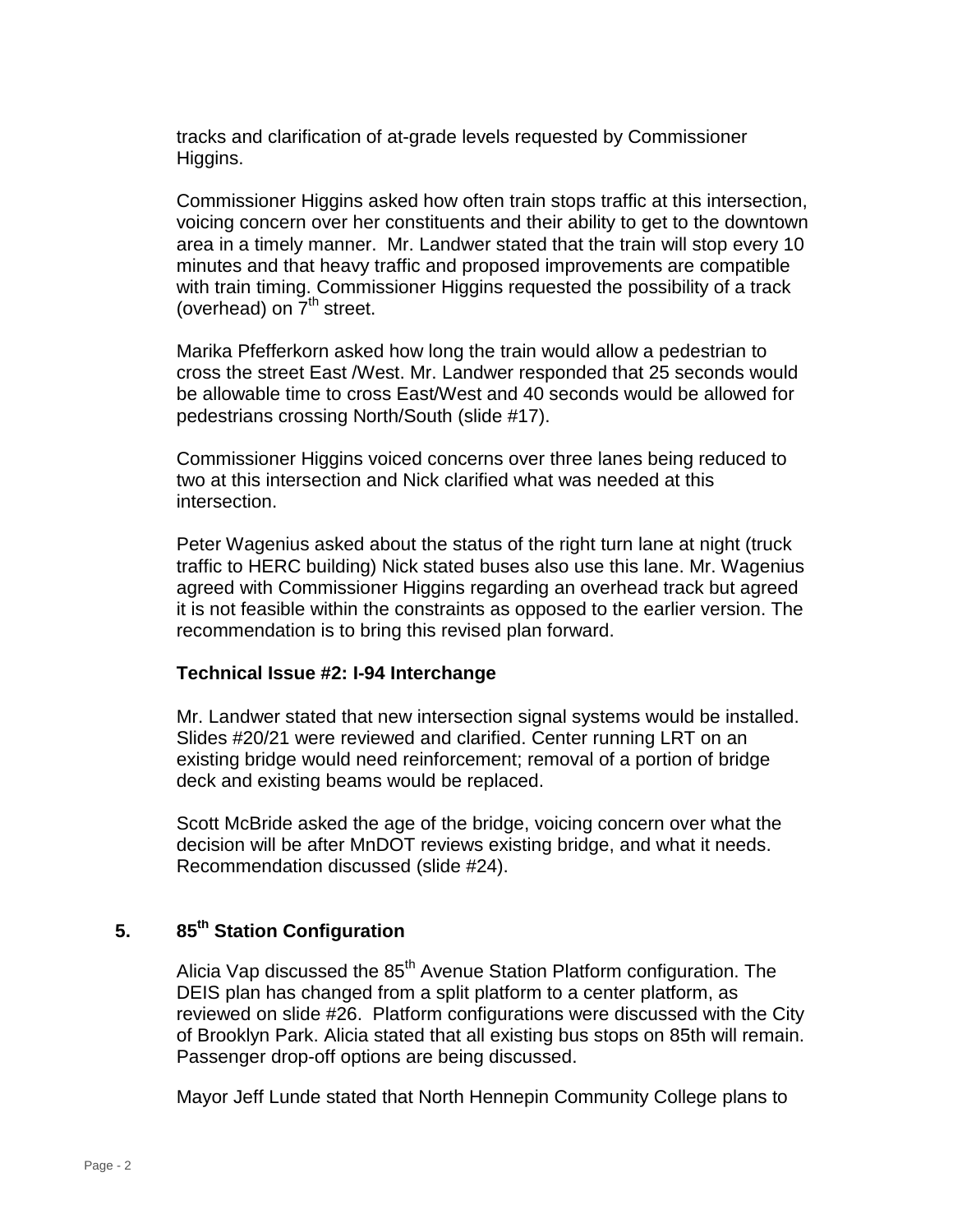add a skywalk across 85<sup>th</sup> Avenue North. Mayor Lunde also asked about pedestrians crossing from school NB on West Broadway. Alicia stated they are continuing to work through safety issues. A concern was brought forth by the Mayor regarding losing a right turn lane (slide #29) and the request was made for further consideration on the matter.

Marika Pfefferkorn asked if these routes/bus stops are being discussed at the CAC/BAC meetings, and Alicia Vap responded yes, along with the Bus Operations division reviewing plans and providing feedback. Sam O'Connell covered this information prior to Ms.Vap's presentation.

Ms. Pfefferkorn voiced her perception of not seeing pedestrians as a priority and requested documented feedback/input from community sessions. Ms.Vap reiterated that as detailed plans roll out, information will be shared with community, and the concerns received from the community are being shared with design team.

#### **6. 93rd Avenue Station Configuration**

Alicia Vap reviewed issues –layout of track and station, pedestrian access, traffic concerns, and stated they are continuing to work on design plans. There have been requests for a Park and Ride at this location. Track will remain center running, with center platform. Currently exploring options about passenger drop-off with neighborhood businesses (church lot). This information is being shared at all open houses.

Chair Duininck added that the Oak Grove station currently has a Park and Ride planned for that site.

# **7. DEIS Scope and Cost Estimate Update**

Dan wanted to lay foundation as to where we are in the process. This is an expensive, large project. Cost uncertainty becomes more clear as the project proceeds from the DEIS stage to the Construction stage. Dan gave soil boring as an example; 200-300 are being done along the proposed route, and finding the unknowns. We are very early-on in the process.

Chair Duininck asked Dan Soler, on behalf of Peter McLaughlin, regarding the Design/Build process. Dan Soler stated that the decision was made to follow the Design/Bid/Build process.

Cost is based on the scope of the DEIS, and we need to go through the Municipal Consent process. The cost estimate is updated as design and risks are further identified and defined. The cost estimate will fluctuate until revised scope is approved. We are currently at the advanced project development stage. The New Starts process will take place one year from now. The FTA wants a 6 month notice to enter into the application of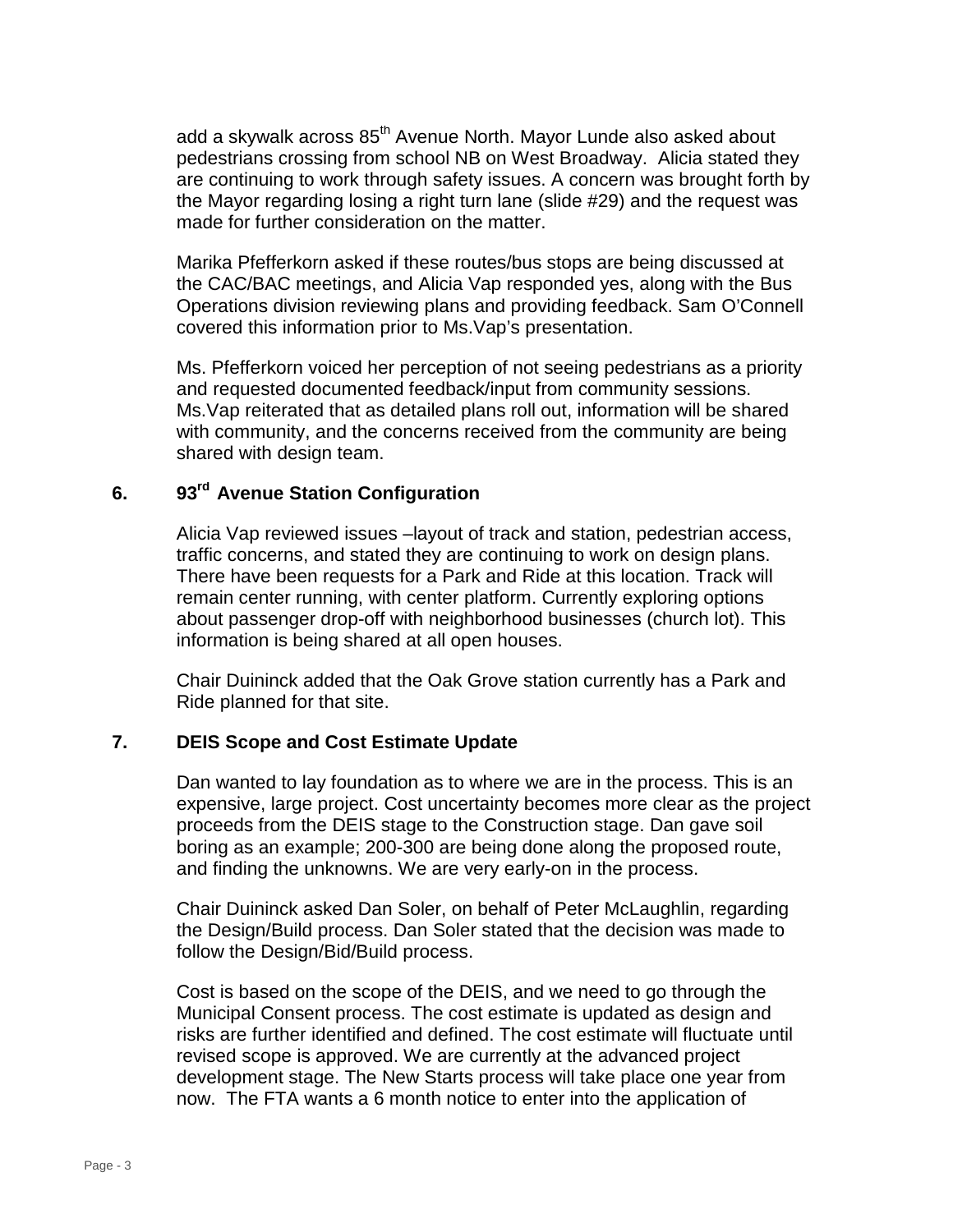Engineering phase (anticipated June, 2016). Cost estimate will be updated based on revised scope.

Mr. Soler further explained cost uncertainty and reviewed graph stages (slide 36) and the variables that can affect costs. Cost Estimates vs. Budget were clarified. Site work and special conditions not included in the DEIS Cost estimate include 3 Park and Ride stations, roadway construction on West Broadway (part of Hennepin County CIP) and the full reconstruction of Olson Highway; grade separated pedestrian crossings.

Requirements and Design are the highest risk areas. Market risks were explained. Mayor Lunde asked when does risk become cost, and when does it become a need to cut. Mayor Lunde expressed concerns over Brooklyn Park being asked to make cuts like Eden Prairie did on the SWLRT. Chair Duininck responded stating we are at 1% in the process; it's tempting to compare BLRT to SWLRT but they are different projects all together. The scope for SWLRT didn't include an add-in that had to be removed. Commissioner Higgins expressed how cuts were determined and made to the SWLRT project.

Going forward: Chair Duininck clarified that the refined scope of project will be brought to the CMC committee for their recommendation, then the refined scope will be presented to the Metropolitan Council. Commissioner Schreiber stated we need to engage institutional members along the route and receive their input, especially the new president of NHCC.

Commissioner Schreiber said she recently was invited to tour the Green Line and found it to be a very smooth, quiet ride. Commissioner Schreiber expressed she is not in favor of the at-grade crossings for the Target Field station and wants a double-wide overhead track to be considered. She does endorse a design/build process. Commissioner Wagenius seconded her approval of the Green Line tour and stated there is a higher capacity ridership now for U of M students.

Commissioner Opat asked about applied time for the New Starts process. Mr. Soler clarified that the application for 'Intent to Enter Engineering' cannot be done until the Municipal Consent process is completed. We need to complete requirements first. The original estimate was done in 2012 with a mid-point construction date of 2017. The schedule has been revised and now mid-point construction is 2019.

MarySue Abel presented information on costs, explaining that the scope is based on the DEIS, what it includes, doesn't include, and what we might need to add in. (Slide #43)

**Guideway and Track included in DEIS cost estimate** includes ballasted track, guideway structures in Brooklyn Park, Robbinsdale and over the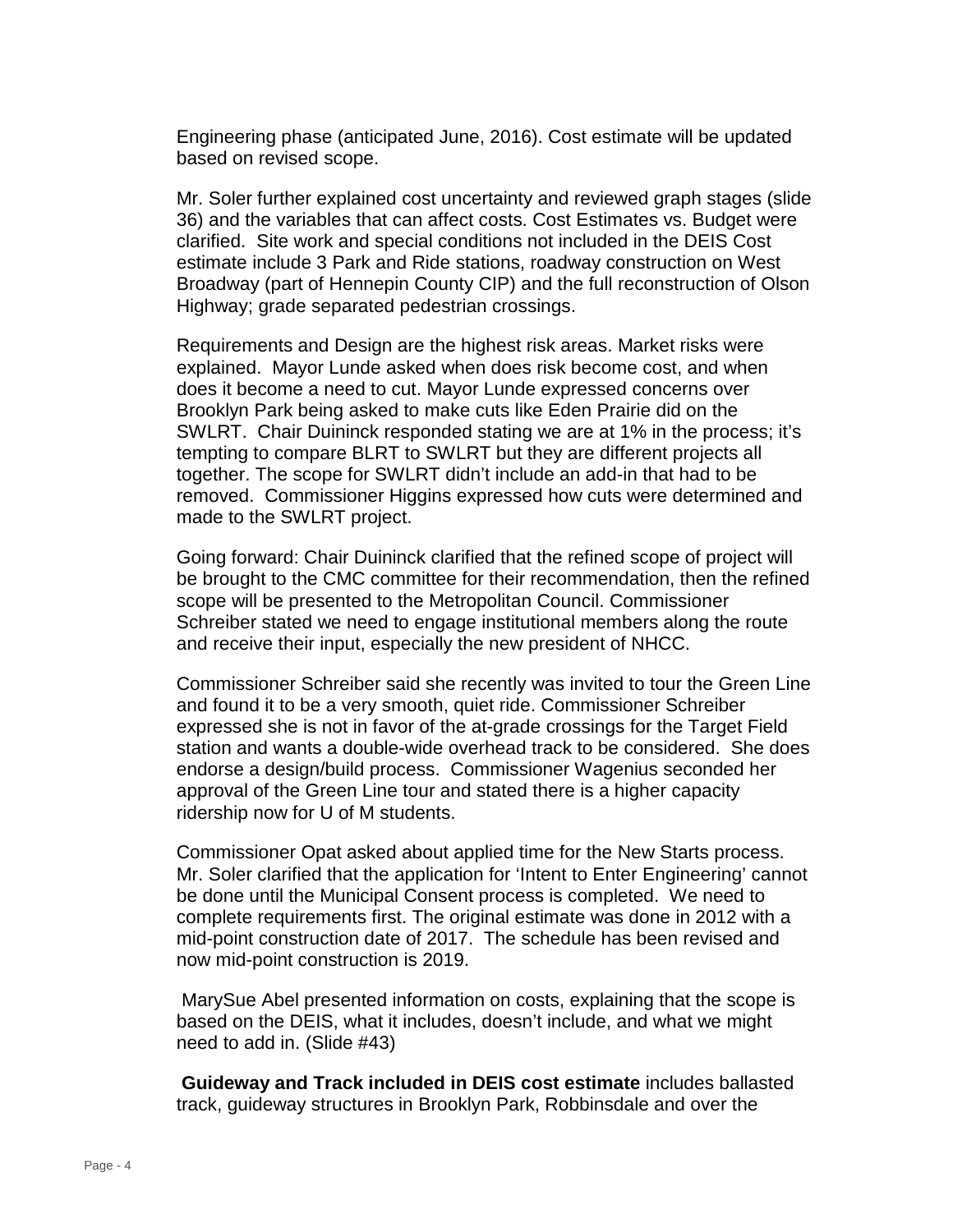existing CP Rail line in Crystal, I-94 bridge modifications, and the HERC LRT bridge in Minneapolis. Currently the soil mitigation costs are at the exploration level.

**Guideway and Track** *not* **included** in DEIS cost estimate are embedded track, grade separation at 42<sup>nd</sup> Avenue and 73<sup>rd</sup> Avenue intersections, and corridor protection between freight rail and light rail.

**Stations included in the DEIS cost estimate** include 10 stations, and 1 elevator at the Golden Valley Road station. *Not* included in the DEIS cost estimate is the Plymouth Avenue Station that requires vertical circulation and bridge replacement-constraints with bridge. Also the pedestrian overpass at the 63<sup>rd</sup> Avenue Station is not included in the DEIS cost estimate.

**Support Facilities included in DEIS cost estimate** are the Operations and Maintenance Facility for most of routine maintenance, as well as storage for 26 vehicles**.** 

*Not* **included in the DEIS cost estimate**: OMF site roadway realignment, which may need to be realigned. Space and equipment for major repairs not included in DEIS.

**Sitework and Special Conditions included in DEIS Cost Estimate** are Roadway bridge reconstruction at Hwy. 55 at-grade, Roadway bridge minor modifications at 36<sup>th</sup> Avenue North, Golden Valley Road, Theodore Wirth Parkway and Plymouth Avenue. Also included is the partial reconstruction of Olson Memorial Highway and reconstruction of all at-grade crossings, 3 Park and Ride sites and Xcel Energy transmission relocation of 14 towers.

**Sitework and Special Conditions** *not* **included in DEIS cost estimate** are Golden Valley Road Station Park and Ride, Bass Lake Road Station Park and Ride, grade separated pedestrian crossings, and full reconstruction of Olson Memorial Highway.

**Systems included in DEIS cost estimate** are 13 traction power substations, Grade crossing protection gates for LRT and/or freight (10 atgrade crossings and 12 signalized intersections).

**Systems** *not* **included in DEIS cost estimate**-Gated crossings along West Broadway (center running not gated).

**Right of Way included in DEIS Cost estimate**: 17 full acquisitions, 56 partial acquisitions, acquisition of 50 feet of BNSF right of way.

**Right of Way** *not* i**ncluded in the DEIS cost estimate**: Acquisition for additional Park and Ride sites in Golden Valley and Crystal.